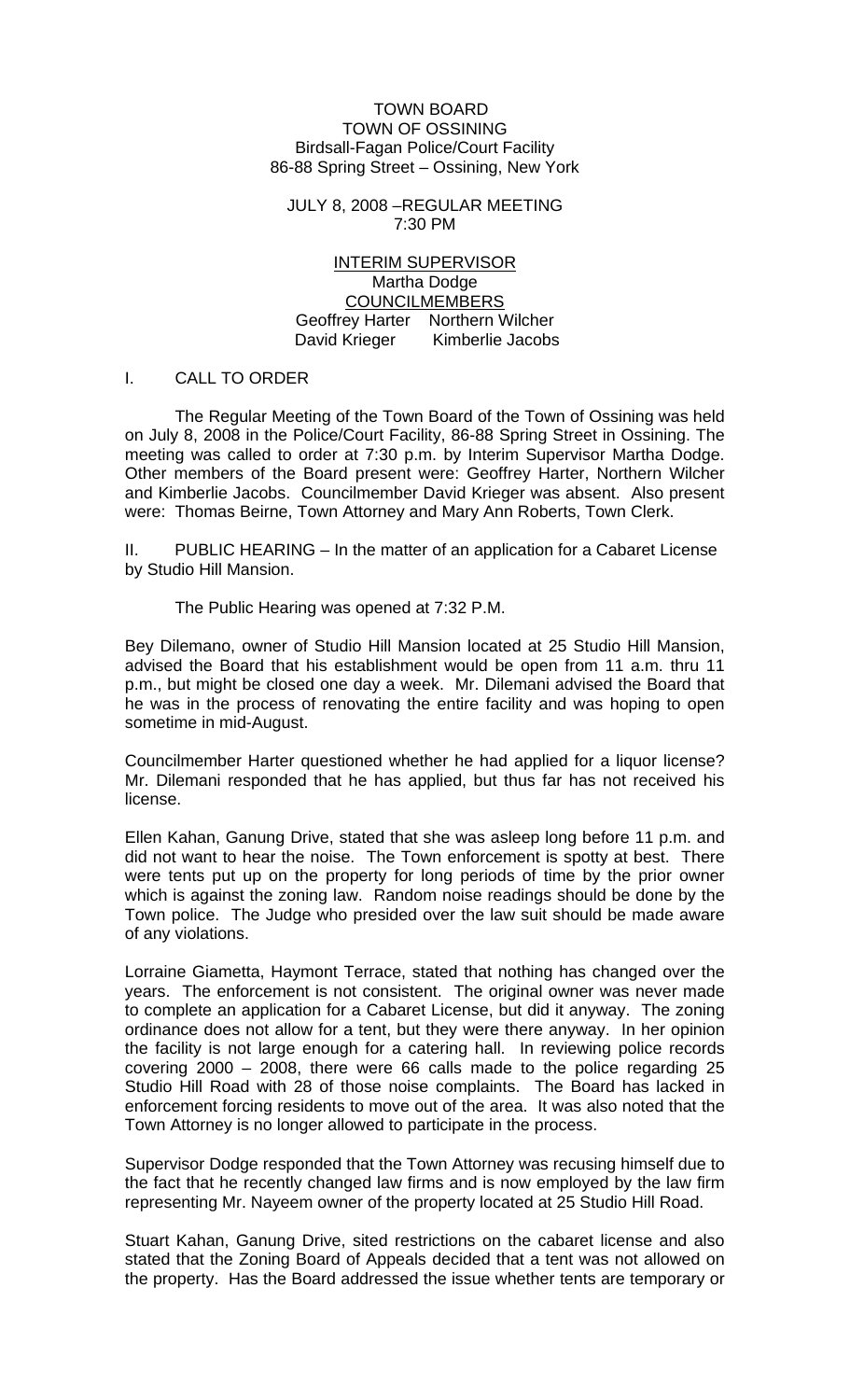permanent? The Noise Ordinance doesn't go far enough to cover loud conversation in the parking lot.

Andre LaMarre, Haymont Terrace, stated that the use of a tent at this location was non-conforming. The Board should check with previous residents as to the fact that tents were never an issue with the prior owner. The community has drastically changed due to outsiders coming into our area. The fines for violations are too small and many violations are not properly resolved. Mr. DeMeo, owner of Unique Affairs, did try to be a good neighbor.

Dennis Giametta, Haymont Terrace, stated that the settlement turned this property into a commercial zone. This is going the wrong way.

Supervisor Dodge stated that the facts will be discovered during this process. A number of misstatements have been made this evening regarding a number of issues.

Lorraine Giametta, Haymont Terrace, questioned that since Mr. DeMeo violated the use of the property by the use of the second floor, does that mean that the settlement may be null and void.

Michael Tawil, Woods Brooke Circle, a member of the Town Zoning Board of Appeals, stated that the Zoning Board unanimously denied the tent at this location with certain limitations. Mr. Tawil was not representing the Zoning Board, but merely speaking as a resident.

Art Sullivan, Haymont Terrace, questioned whether the Town Board has adopted tent standards. Supervisor Dodge responded that the Board has not adopted such standards.

At 8:02 pm, Councilmember Harter moved and it was seconded by Councilmember Jacobs that the public hearing be adjourned to July 22nd meeting.

### Motion Carried: Unanimously

## III. ANNOUNCEMENTS

Supervisor Dodge announced that the Environmental Assessment form for Engel Park plantings will be discussed at the July  $22<sup>nd</sup>$  meeting. The plantings will be done in the fall with the bid for such going out this summer. The plan has changed significantly and will no longer be creating a salt marsh, but will be using shrubs, grasses etc.

### IV. TOWN BOARD RESOLUTIONS

### A. Approval of Minutes – June 24, 2008

Councilmember Jacobs moved and it was seconded by Councilmember Harter that the following be approved:

Resolved, that the Town Board of the Town of Ossining hereby approves the Minutes of the June 24, 2008 Regular Meeting as presented.

#### Motion Carried: Unanimously

### B. Approval of Voucher Detail Report

Councilmember Harter moved and it was seconded by Councilmember Jacobs that the following be approved:

Resolved, that the Town Board of the Town of Ossining hereby approves the Voucher Detail Report dated July 8, 2008 in the amount of \$258,929.47.

Motion Carried: Unanimously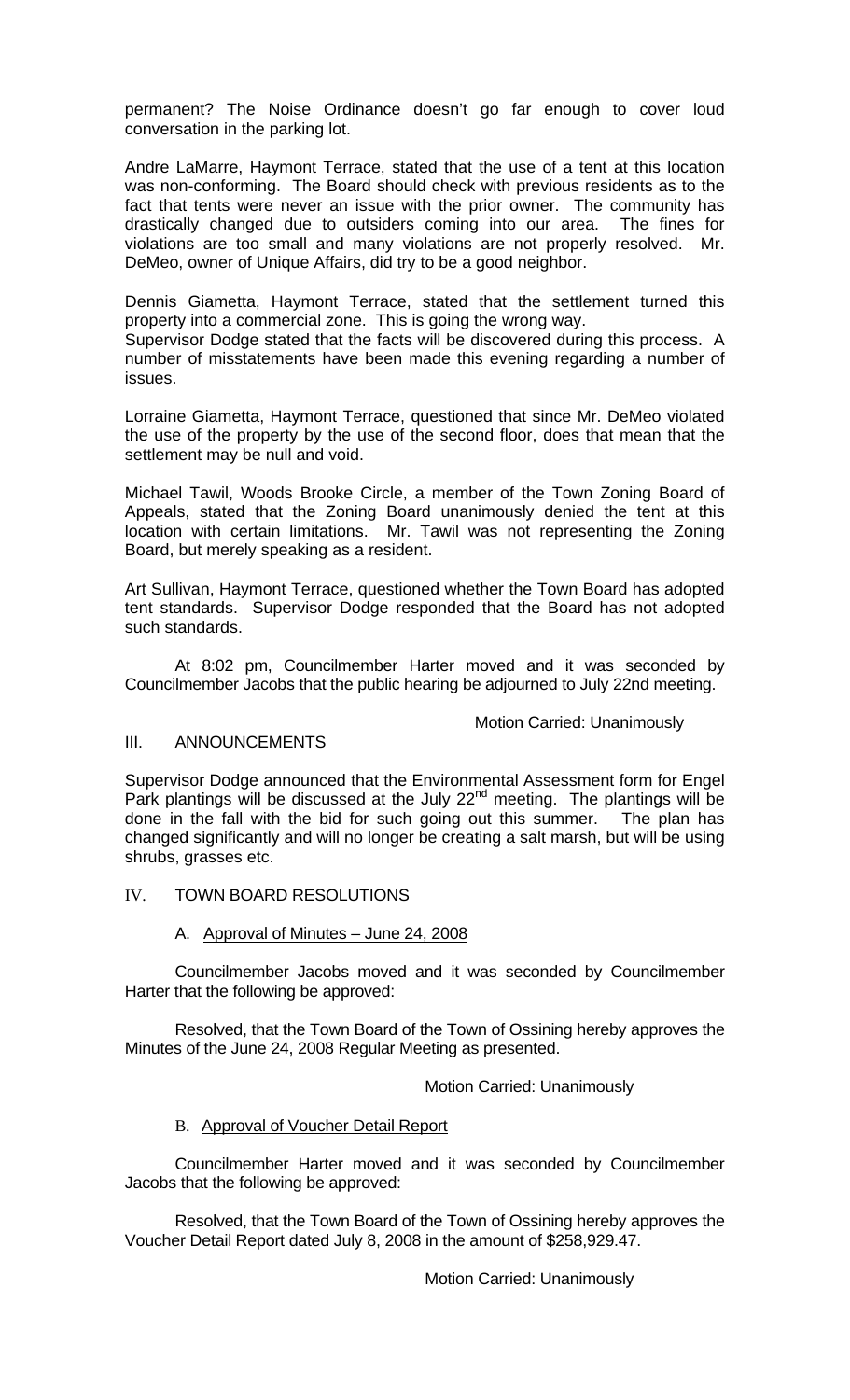C. Calling for a Public Hearing in the matter of the Increase and Improvement of the Facilities of the Stormytown Sewer District in the Town of Ossining, Westchester County, New York

 Councilmember Harter moved and it was seconded by Councilmember Jacobs that the following resolution be approved:

WHEREAS, the Town Board of the Town of Ossining, Westchester County, New York (the "Town"), has had under consideration the increase and improvement of the facilities of the Stormytown Sewer District (the "District") in said Town, consisting of the acquisition of pumping equipment for said District, including incidental expenses in connection therewith; and

WHEREAS, the Town Board of said Town has caused to be prepared a map, plan and report, including an estimate of cost, relating to the increase and improvement of the facilities in said District; and

WHEREAS, the estimated maximum cost to said District of such increase and improvement of facilities is determined to be \$13,000; and

WHEREAS, such cost shall be annually apportioned within such District by said Town Board, and the amounts so apportioned shall be annually apportioned and assessed upon the several lots and parcels of land within said District in the manner provided by law in an amount sufficient to pay the principal and interest on any obligations issued to finance all or any portion of said estimated maximum cost;

WHEREAS, the Town Board has heretofore determined that the aforesaid increase and improvement is a "Type II" action under the regulations of the Department of Environmental Conservation of the State of New York promulgated under the State Environmental Quality Review Act, with no significant impact on the environment.

WHEREAS, it is now desired to call a public hearing on said proposed increase and improvement of facilities and the map, plan and report, including estimate of cost pursuant to Section 202-b of the Town Law; NOW, THEREFORE, BE IT

ORDERED, by the Town Board of the Town of Ossining, Westchester County, New York, as follows:

Section 1. A meeting of the Town Board of the Town of Ossining, Westchester County, New York, shall be held at the Birdsall/Fagan Police Court Facility, 86-88 Spring Street, in Ossining, New York, in said Town, on July 22, 2008, at 7:30 o'clock P.M., Prevailing Time, for the purpose of conducting a public hearing on the proposed increase and improvement of the facilities of said District in said Town, including the report and estimate of cost referred to in the preambles hereof, at which time and place said Town Board will hear all persons interested in the subject thereof concerning the same.

Section 2. The Town Clerk is hereby authorized and directed to cause a notice of said public hearing to be published in the Journal News, the official newspaper of said Town, and posted in the manner prescribed by law, which notice shall be in substantially the following form, to-wit:

# NOTICE OF PUBLIC HEARING

PLEASE TAKE NOTICE that the Town Board of the Town of Ossining, Westchester County, New York, will meet at the Birdsall/Fagan Police Court Facility, 86-88 Spring Street, in Ossining, New York, in said Town, on July 22, 2008, at 7:30 o'clock P.M., Prevailing Time, for the purpose of conducting a public hearing relating to the proposed increase and improvement of the facilities of the Stormytown Sewer District (the "District") in said Town, consisting of the acquisition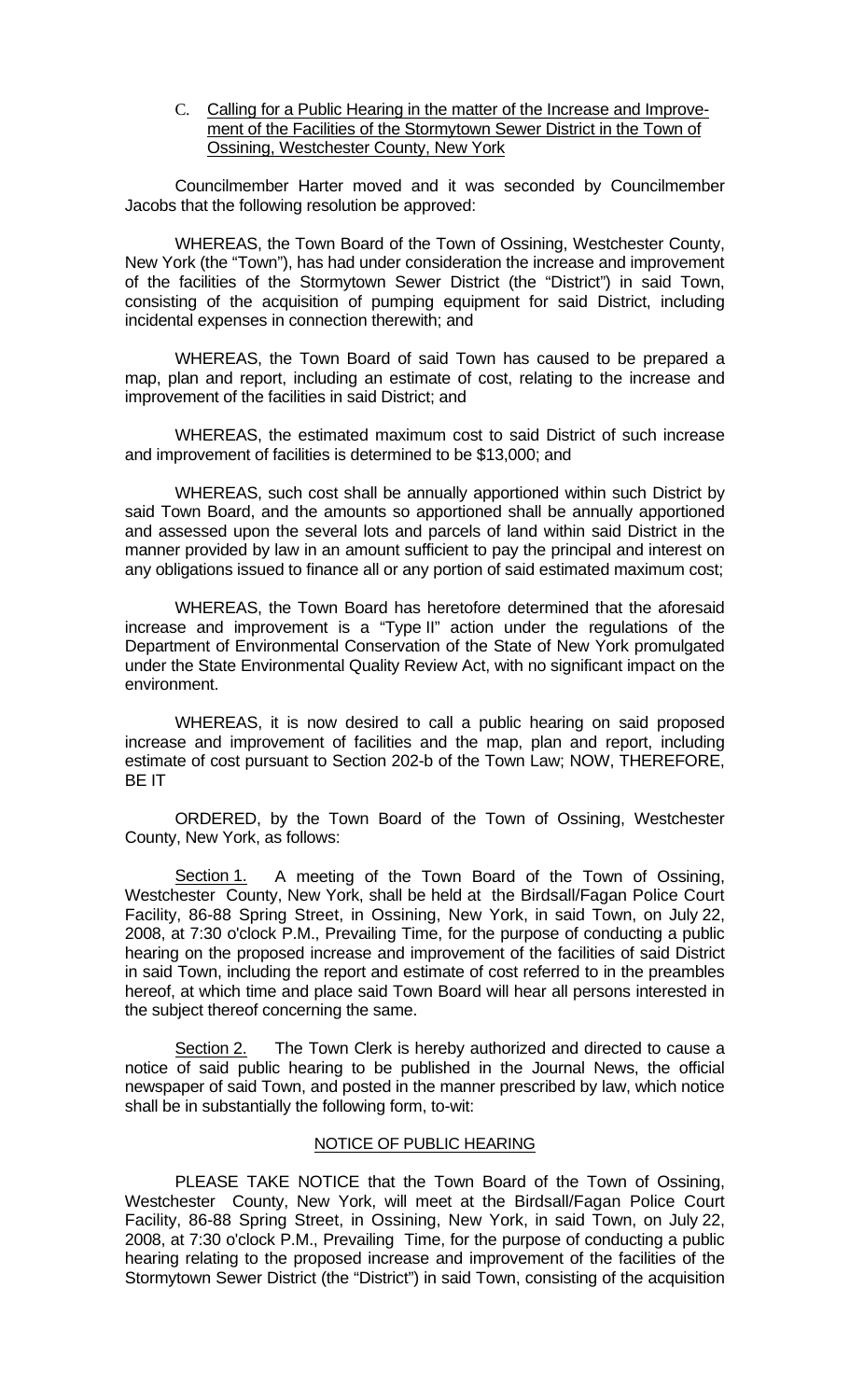of pumping equipment for said District, including incidental expenses in connection therewith, at an estimated maximum cost of \$13,000, at which time and place said Town Board will hear all persons interested in the subject thereof concerning the same.

Such cost shall be annually apportioned within said District by said Town Board, and the amounts so apportioned shall be levied and collected in said District in the manner provided by law in an amount sufficient to pay the principal and interest on any obligations issued to finance all or any portion of said estimated maximum cost.

The report, including the estimate of cost, relating to this project is on file in the Office of the Town Clerk where it is available for public inspection during normal business hours.

The Town Board has heretofore determined that the aforesaid increase and improvement is a "Type II" action under the regulations of the Department of Environmental Conservation of the State of New York promulgated under the State Environmental Quality Review Act, with no significant impact on the environment.

Dated: Ossining, New York

July \_\_\_\_, 2008

BY ORDER OF THE TOWN BOARD OF THE TOWN OF OSSINING, WESTCHESTER COUNTY, NEW YORK

\_\_\_\_\_\_\_\_\_\_\_\_\_\_\_\_\_\_\_\_\_\_\_\_\_\_\_\_\_\_\_\_\_\_\_

Town Clerk

Section 3. This resolution shall take effect immediately.

Motion Carried: Unanimously

# D. 2008 Budget Adjustment

 Councilmember Jacobs moved and it was seconded by Councilmember Wilcher that the following be approved:

Resolved, that the Town Board of the Town of Ossining hereby authorizes the following budget transfer to be made to the 2008 budget:

| <b>TRANSFER TO G/L ACCOUNT</b> | AMOUNT      | <b>TRANSFER FROM G/L</b>   |
|--------------------------------|-------------|----------------------------|
| <b>ACCOUNT</b>                 |             |                            |
| 058-8120-0201-Equipment        | \$12,829.00 | 058-8120-0419-Maint/Repair |
|                                |             |                            |

Motion Carried: Unanimously

# E. Indemnification Agreement – Town of Harrison Pistol Range

 Councilmember Wilcher moved and it was seconded by Councilmember Jacobs that the following be approved:

 Whereas, the Town of Ossining Police Department desires to use the Town of Harrison Police Department Pistol Range; and

Whereas, the Town of Harrison and Village of Harrison require from any municipality requesting the use of its Pistol Range proper insurance naming the Town of Harrison and Village of Harrison as additional insured and a fully executed Indemnification Agreement insuring to the benefit of the Town of Harrison and Village of Harrison;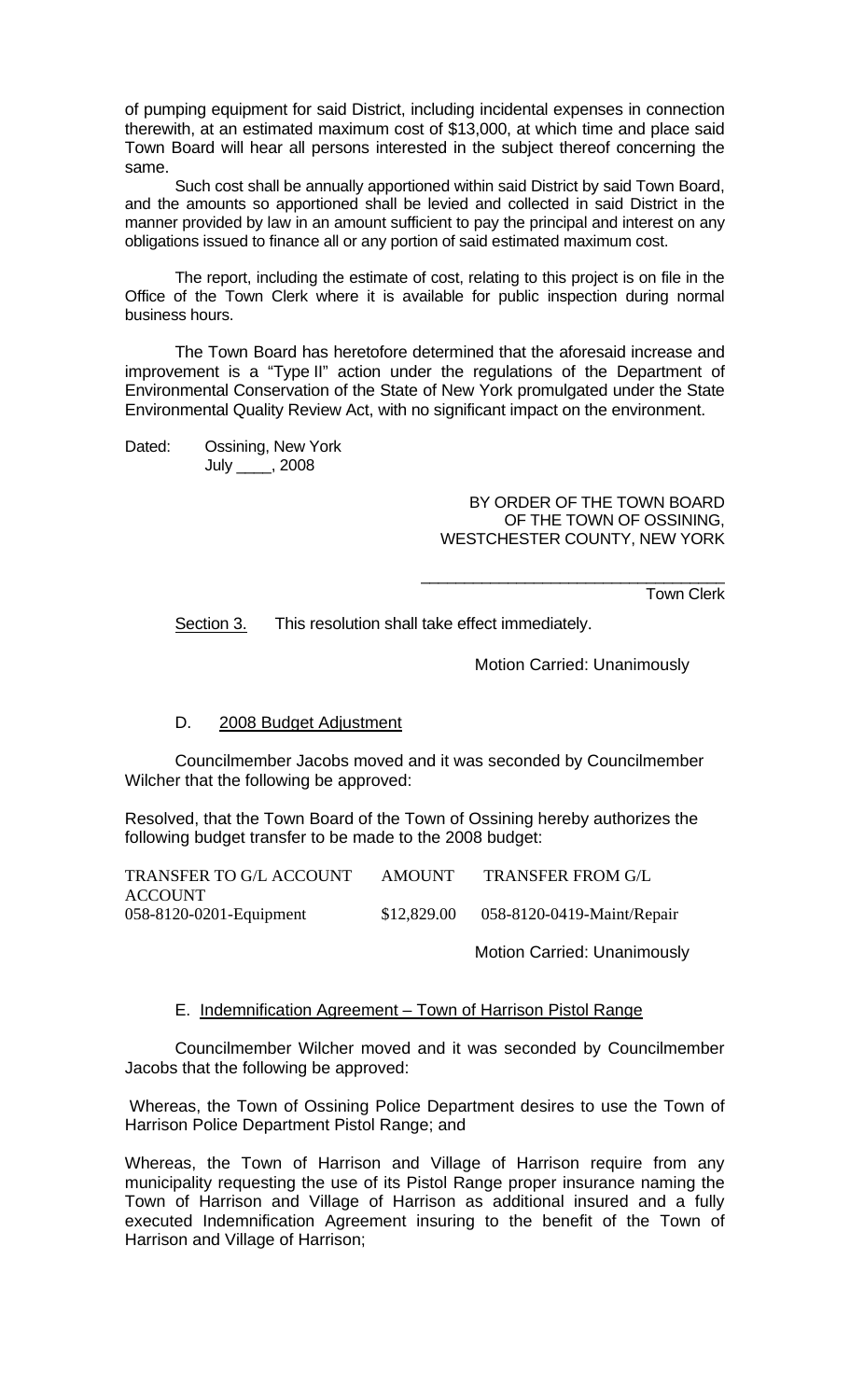Now therefore be it Resolved, that the Indemnification Agreement benefiting both the Town of Harrison and Village of Harrison be executed; and be it further

Resolved, that the Town Board of the Town of Ossining authorizes the Supervisor to execute the Indemnification Agreement, and to deliver same to the Town Attorney of the Town of Harrison, and be it further

Resolved, that a copy of this resolution be forwarded to the Town Attorney of the Town of Harrison with a fully executed copy of the Indemnification Agreement.

Motion Carried: Unanimously

### F. Town Property - Surplus Vehicle

 Councilmember Harter moved and it was seconded by Councilmember Wilcher that the following be approved:

Resolved, that the Town Board of the Town of Ossining hereby authorizes the following surplus vehicle to be sold to the best offer made by sealed proposals submitted to the Town Clerk by Monday, July 28, 2008 at 10:00 am:

2000 Ford Crown Victoria VIN # 2FAFP71W6Y196188 (Police Vehicle)

Motion Carried: Unanimously

## G. GOTV IMA – Extension Agreement

 Councilmember Jacobs moved and it was seconded by Councilmember Wilcher that the following resolution be approved:

Resolved, that the Town Supervisor is hereby authorized to enter into an Extension Agreement between the Ossining UFSD and Greater Ossining Television, Inc., said agreement extends the provisions of the Cable TV IMA agreement dated October 28, 2007 between the Town of Ossining, Village of Ossining and the Ossining UFSD and GOTV for a period from June 1, 2008 through August 31, 2008.

Motion Carried: Unanimously

### H. Finance-Re-opening Police Headquarters Capital Project

 Councilmember Wilcher moved and it was seconded by Councilmember Harter that the following be approved as amended:

Whereas, on February 26, 2008, the Town Board passed a resolution to close the Police Headquarters capital project and to transfer the unexpended balance of \$34,499.49 to Debt Service; and

Whereas, B.A.C. Electrical Construction Company, Inc. failed to submit an Affidavit & Final Release of Lien and consequently the Town was unable to release retainage in the amount of \$20,448.50; and

Whereas, the Town Attorney and Calgi Construction Company, Inc. recently conferred with B.A.C. Electrical Construction Company, Inc. and the Affidavit & Final Release of Lien was provided to the Town, now therefore be it

Resolved, that the Town Board of the Town of Ossining authorizes the Budget Officer to re-open the Police Headquarters capital project, release payment in the amount of \$20,448.50 to B.A.C. Electrical Construction Company, Inc, reduce transfer to debt service from \$34,499.49 to \$14,050.99 and close the Police Headquarters capital project immediately thereafter; and be it further